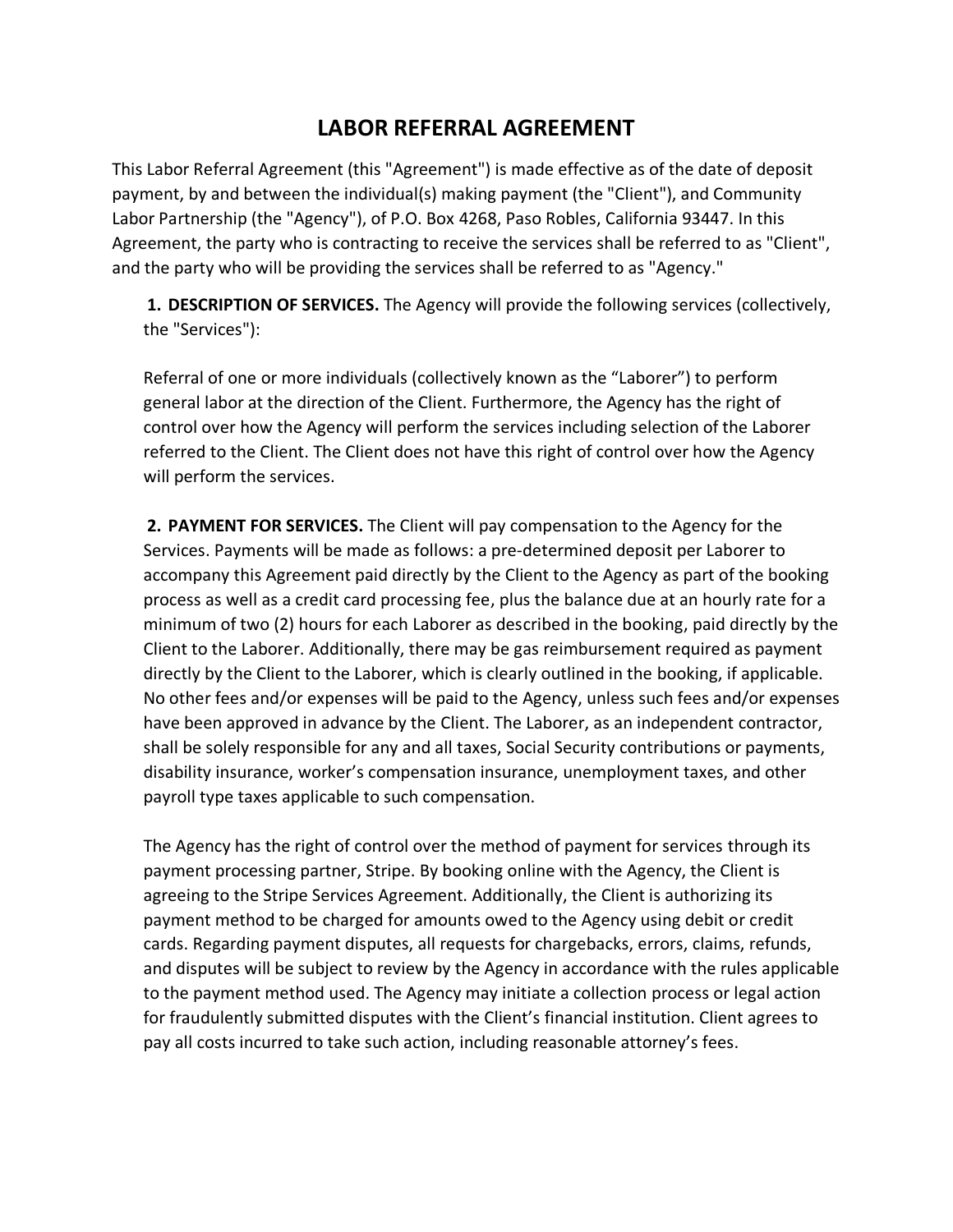**3. TERM/TERMINATION.** Termination of this agreement will occur as follows: This agreement will terminate at the completion of the job the Agency is hired for by the Client. Furthermore, the Agency has the ability to terminate this Agreement "at will." A regular, ongoing relationship of indefinite term is not contemplated. The Client has no right to assign services to the Agency other than as specifically contemplated by this Agreement. However, the parties may mutually agree that the Agency shall perform other services for the Client, pursuant to the terms of this Agreement.

**4. RELATIONSHIP OF PARTIES.** It is understood by the parties that the Agency and the Laborer are independent with respect to the Client and each other, and not employees of the Client or the Agency. The Client will not provide fringe benefits, including health insurance benefits, paid vacation, or any other employee benefit, for the benefit of the Agency.

It is contemplated that the relationship between the Agency and the Client shall be a nonexclusive one. The Agency also performs services for other organizations and/or individuals. The Client has no right to further inquire into the Agency's other activities.

**5. NO RIGHT TO ACT AS AGENT.** An "employer-employee" or "principal-agent" relationship is not created merely because (1) the Client has or retains the right to supervise or inspect the work as it progresses in order to ensure compliance with the terms of the contract or (2) the Client has or retains the right to stop work done improperly. The Agency has no right to act as an agent for the Client and has an obligation to notify any involved parties that it is not an agent of the Client.

**6. PROFESSIONAL CAPACITY.** The Agency is a professional who uses his or her own professional and business methods to perform services. The Agency has not and will not receive training from the Client regarding how to perform the Services. However, the Laborer provided by the Agency to the Client to perform the services is unskilled; should the services require a certain level of knowledge that the Client possesses, training may be provided to the Laborer by the Client in order to complete the work.

**7. PERSONAL SERVICES NOT REQUIRED.** The Agency is not required to render the Services personally and may employ others to perform the Services on behalf of the Client without the Client's knowledge or consent. If the Agency has Laborers, it is the Agency's responsibility to retain them. Client will provide any materials or equipment required to complete the job.

**8. NO RIGHT TO ACT AS AGENT.** An "employer-employee" or "principal-agent" relationship is not created merely because (1) the Client has or retains the right to supervise or inspect the work as it progresses in order to ensure compliance with the terms of the contract or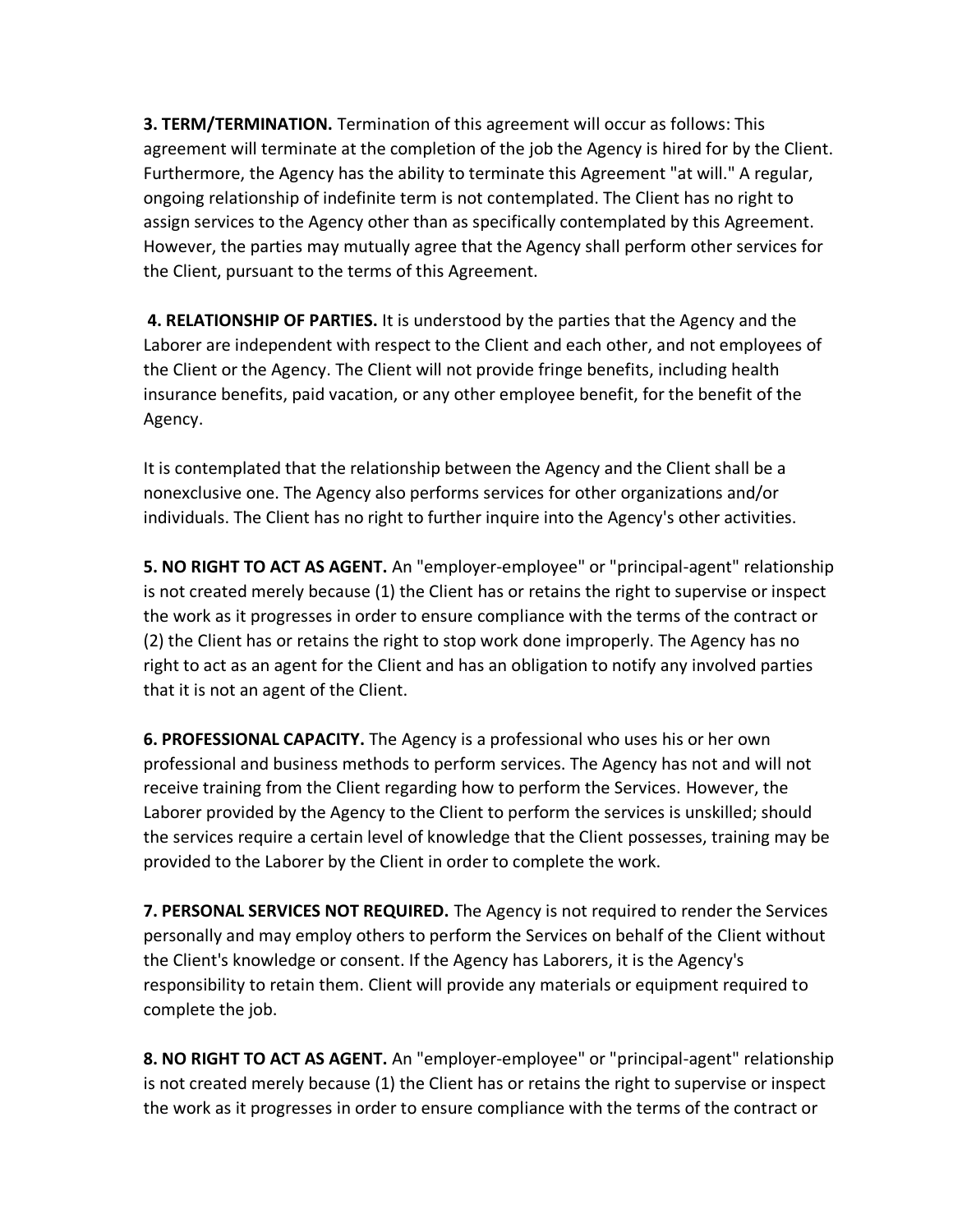(2) the Client has or retains the right to stop work done improperly. The Agency has no right to act as an agent for the Client and has an obligation to notify any involved parties that it is not an agent of the Client.

**9. NO LOCATION ON PREMISES.** The Agency has no desk or other equipment either located at or furnished by the Client. Except to the extent that the Agency works in a territory as defined by the Client, his or her services are not integrated into the mainstream of the Client's business.

**10. WORK HOURS.** The Agency has no set hours of work. There is no requirement that the Agency work full time or otherwise account for work hours. The Laborer will work the hours requested by the Client at the time services are requested.

**11. TRACKING COMMUNICATIONS.** The Agency may track communications between itself, the Client, and the Laborer via e-mail, phone call, SMS text message, or any other means, whether initiated by the Agency, Client, or Laborer. The purpose of tracking communications is for fraud prevention, to ensure appropriate charging of fees, to enforce these Terms, and for quality and training purposes. In addition to the communication itself (content), date/time, phone number, and contact information will be tracked.

**12. FORCE MAJEURE:** Other than payment obligations, neither the Agency nor the Client shall be liable to the other for any delay or failure in performance under the Terms arising out of a cause beyond its control and without its fault or negligence. Such causes may include but are not limited to fires, floods, earthquakes, strikes, riots, unavailability of necessary utilities, blackouts, acts of God, acts of declared or undeclared war, acts of regulatory agencies, or national disasters.

**13. INJURIES.** The Agency acknowledges the Agency's obligation to obtain appropriate insurance coverage for the benefit of the Agency. The Agency waives any rights to recovery from the Client for any injuries that the Agency may sustain while performing services under this Agreement and that are a result of the negligence of the Agency or the Laborer. The Agency hereby notifies the Client that the Laborer may or may not carry his/her own liability insurance but is not covered by the Agency's insurance. The Client reserves the right to require the Laborer assigned to the job a Release of Liability Waiver form.

**14. INDEMNIFICATION.** The Client agrees to indemnify and hold harmless the Agency from all claims, losses, expenses, personal injury, property damage, theft, liabilities incurred, fees including attorney fees, costs, and judgments that may be asserted against the Agency that result from the acts or omissions of the Agency, the Agency's employees and Laborers, and the Agency's agents.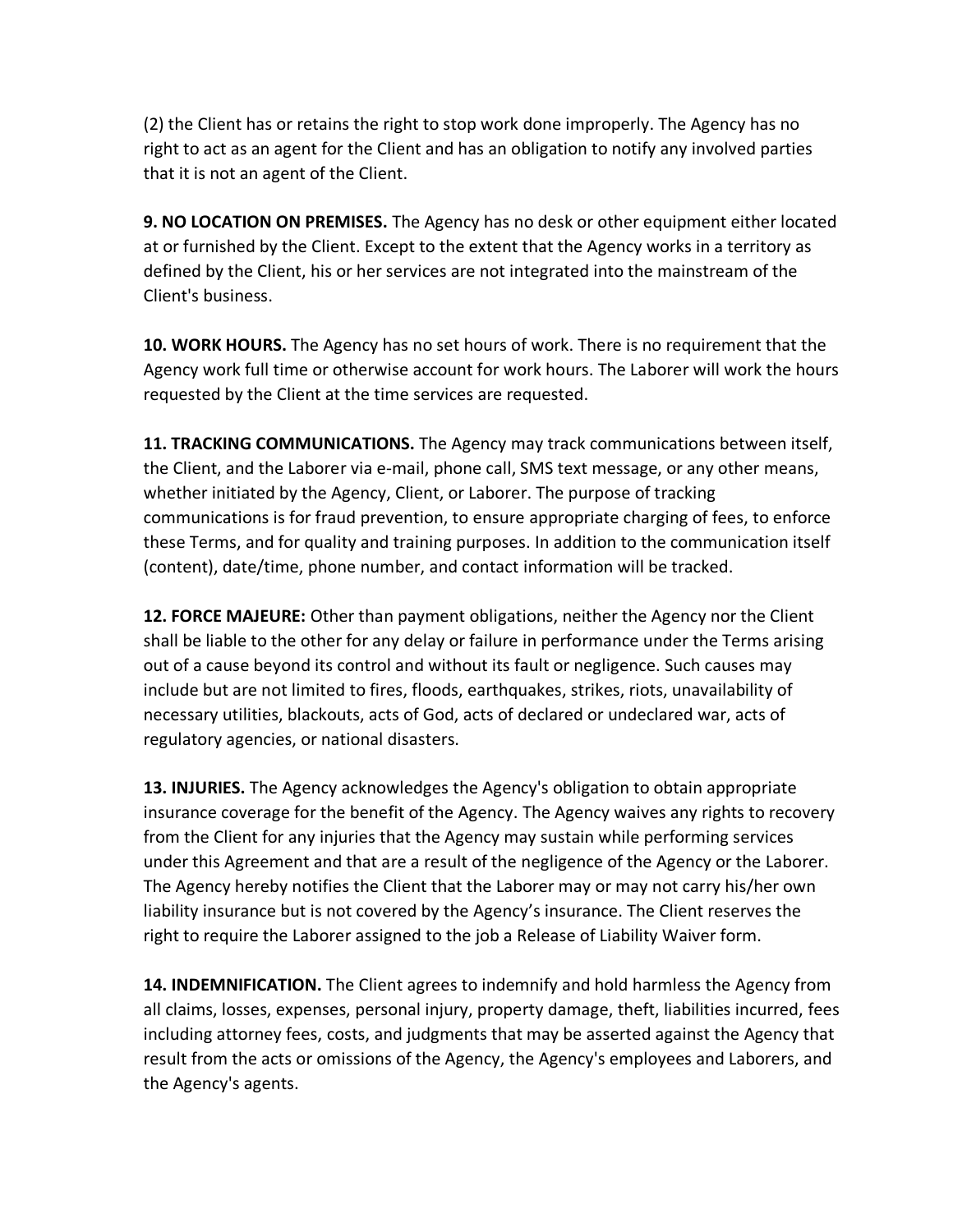If a resident of the State of California, the Client waives California Civil Code Section 1542, which provides: "A general release does not extend to claims which the creditor does not know or suspect to exist in his or her favor at the time of executing the release, which if known by him or her must have materially affected his or her settlement with the debtor." If not a resident of the State of California, the Client waives any rights under any statute or common law principle similar to Section 1542 that governs Client's rights in the jurisdiction of residence.

The Client agrees that the sole remedy for any claims arising in connection with this agreement is the possible refund of some or all of the booking fees in accordance with the Agency's policies. In any event that a court/arbitrator determines that the preceding sentence is unenforceable, the aggregate liability of the Agency to you for any and all claims arising in connection with this agreement will not exceed the greater of all amounts paid by you under this agreement within the last six (6) months.

**15.ARBITRATION AND CLASS ACTION WAIVER.** Client and Agency agree that these Terms affect interstate commerce and that the Federal Arbitration Act governs the interpretation and enforcement of these arbitration provisions. By agreeing to these Terms, the Client agrees to resolve any and all disputes with the Agency as follows:

Initial Dispute Resolution: Most disputes can be resolved without resort to litigation. Except for small court claims, the parties agree to use their best efforts to settle any dispute, claim, question, or disagreement directly through consultation with the Dispute Resolution Manager and good faith negotiations shall be a condition to either party initiating a lawsuit or arbitration.

Binding arbitration: If the parties do not reach an agreed-upon solution within a period of thirty (30) days from the date of service, then either party may initiate binding arbitration as the sole means to resolve claims. Where the relief sought is \$10,000 or less and the Client does not wish to bring the claim in small claims court,\* the arbitration will be conducted online by an online arbitration provider of the Agency's choosing. The Client is responsible for it's own attorneys' fees. Where the relief sought is \$10,001 or more, resolution shall be in accordance with the JAMS Streamlined Arbitration Procedure Rules. The parties understand that, absent this mandatory arbitration provision, they would have the right to sue in court and have a jury trial. Arbitration shall be initiated in San Luis Obispo County, State of California.

Class Action Waiver: The parties further agree that the arbitration shall be conducted in their individual capacities only and not as a class action or other representative action, and the parties expressly waive their right to file a class action or seek relief on a class basis. The